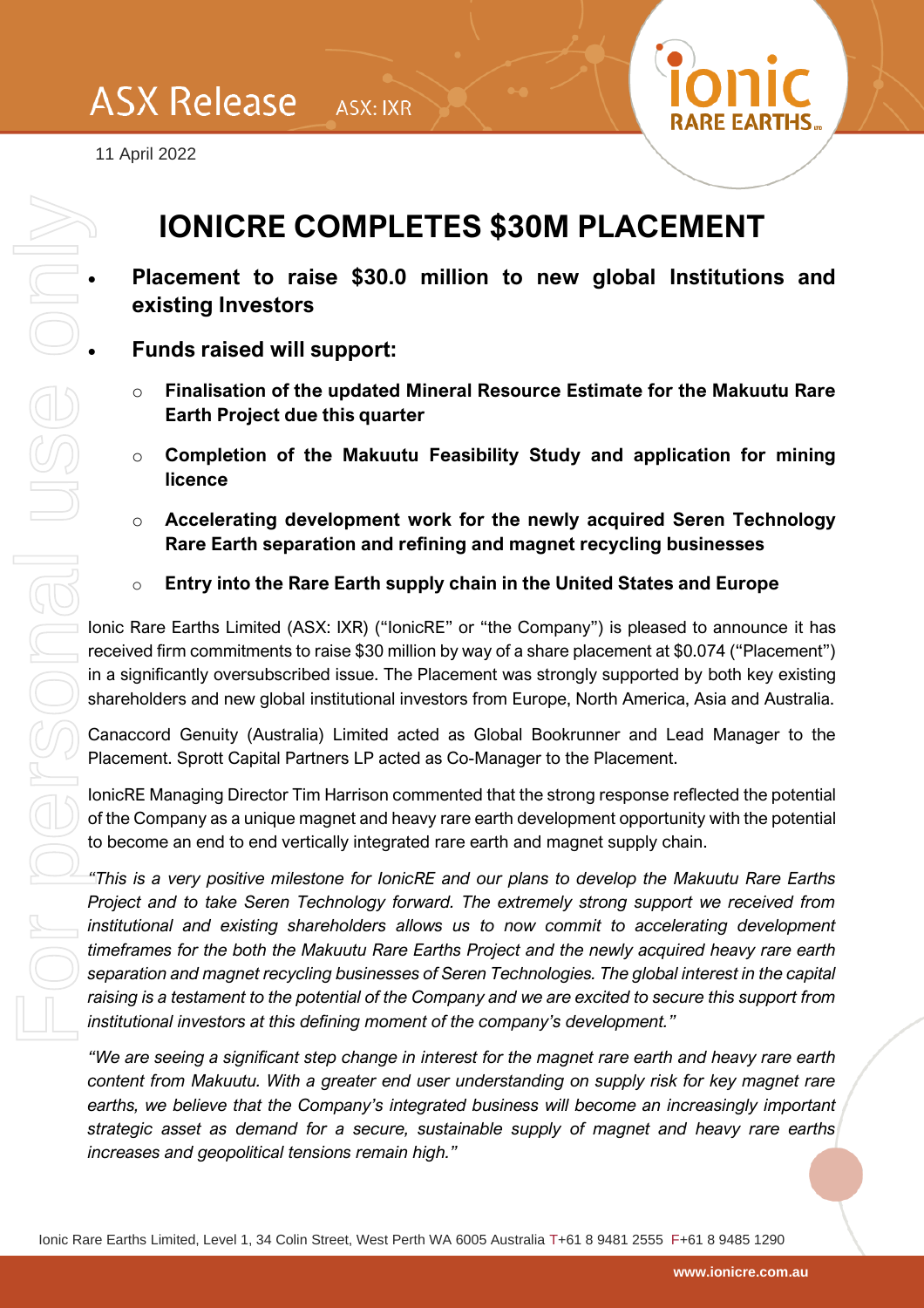## **Placement Details**

The Company has received binding commitments from new and existing institutional and sophisticated investors to raise \$30.0 million (before costs) through the issue of 405,405,405 fully paid ordinary shares (Shares) at an issue price of \$0.074 per Share, representing a 10.0% discount to the volume weighted average price (VWAP) over the past 10 trading days and a 12.7% premium to the 30-day VWAP of IonicRE's shares. Shares issued under the Placement will be issued utilising the Company's existing placement capacity pursuant to Listing Rules 7.1 (258,607,101 Shares) and 7.1A (146,798,304 shares) and are expected to be issued on Wednesday 20th April 2022. The Shares issued under the Placement will rank equally with IonicRE's existing Shares quoted on the ASX. The Placement timetable is set out below.

| <b>Event</b>                          | Date*                   |
|---------------------------------------|-------------------------|
| Placement commitments announced       | Monday 11 April 2022    |
| Settlement of New Shares via DVP      | Tuesday 19 April 2022   |
| Allotment and quotation of New Shares | Wednesday 20 April 2022 |
| Dispatch of holding statements        | Wednesday 20 April 2022 |

## **Use of Funds**

| to the volume weighted average price (VWAP) over the past 10 trading days and a 12.7% premium<br>to the 30-day VWAP of lonicRE's shares. Shares issued under the Placement will be issued utilising<br>the Company's existing placement capacity pursuant to Listing Rules 7.1 (258,607,101 Shares) and<br>7.1A (146,798,304 shares) and are expected to be issued on Wednesday 20th April 2022. The<br>Shares issued under the Placement will rank equally with lonicRE's existing Shares quoted on the<br>ASX. The Placement timetable is set out below. |                         | paid ordinary shares (Shares) at an issue price of \$0.074 per Share, representing a 10.0% discount |                          |
|------------------------------------------------------------------------------------------------------------------------------------------------------------------------------------------------------------------------------------------------------------------------------------------------------------------------------------------------------------------------------------------------------------------------------------------------------------------------------------------------------------------------------------------------------------|-------------------------|-----------------------------------------------------------------------------------------------------|--------------------------|
| <b>Event</b>                                                                                                                                                                                                                                                                                                                                                                                                                                                                                                                                               |                         | Date*                                                                                               |                          |
| Placement commitments announced                                                                                                                                                                                                                                                                                                                                                                                                                                                                                                                            |                         | Monday 11 April 2022                                                                                |                          |
| Settlement of New Shares via DVP                                                                                                                                                                                                                                                                                                                                                                                                                                                                                                                           |                         | Tuesday 19 April 2022                                                                               |                          |
| Allotment and quotation of New Shares                                                                                                                                                                                                                                                                                                                                                                                                                                                                                                                      |                         | Wednesday 20 April 2022                                                                             |                          |
| Dispatch of holding statements                                                                                                                                                                                                                                                                                                                                                                                                                                                                                                                             |                         | Wednesday 20 April 2022                                                                             |                          |
| It is the intention of the Company to use the funds raised as set out below.                                                                                                                                                                                                                                                                                                                                                                                                                                                                               |                         |                                                                                                     |                          |
|                                                                                                                                                                                                                                                                                                                                                                                                                                                                                                                                                            | <b>Expenditure Item</b> |                                                                                                     | <b>Indicative Budget</b> |
|                                                                                                                                                                                                                                                                                                                                                                                                                                                                                                                                                            |                         |                                                                                                     | \$ million               |
| <b>Makuutu Feasibility Studies</b>                                                                                                                                                                                                                                                                                                                                                                                                                                                                                                                         |                         |                                                                                                     | 7.23                     |
| <b>Makuutu Financial Investment Decision</b>                                                                                                                                                                                                                                                                                                                                                                                                                                                                                                               |                         |                                                                                                     | 3.63                     |
| <b>Makuutu Demonstration Plant</b>                                                                                                                                                                                                                                                                                                                                                                                                                                                                                                                         |                         |                                                                                                     | 3.17                     |
| Rare Earth Refinery Feasibility Studies                                                                                                                                                                                                                                                                                                                                                                                                                                                                                                                    |                         |                                                                                                     | 3.67                     |
| Seren Technology Operating                                                                                                                                                                                                                                                                                                                                                                                                                                                                                                                                 |                         |                                                                                                     | 3.20                     |
| Seren Technology Demonstration Plant                                                                                                                                                                                                                                                                                                                                                                                                                                                                                                                       |                         |                                                                                                     | 5.72                     |
| Expenses of the issue                                                                                                                                                                                                                                                                                                                                                                                                                                                                                                                                      |                         |                                                                                                     | 1.65                     |
| <b>Working Capital</b>                                                                                                                                                                                                                                                                                                                                                                                                                                                                                                                                     |                         |                                                                                                     | 1.73                     |